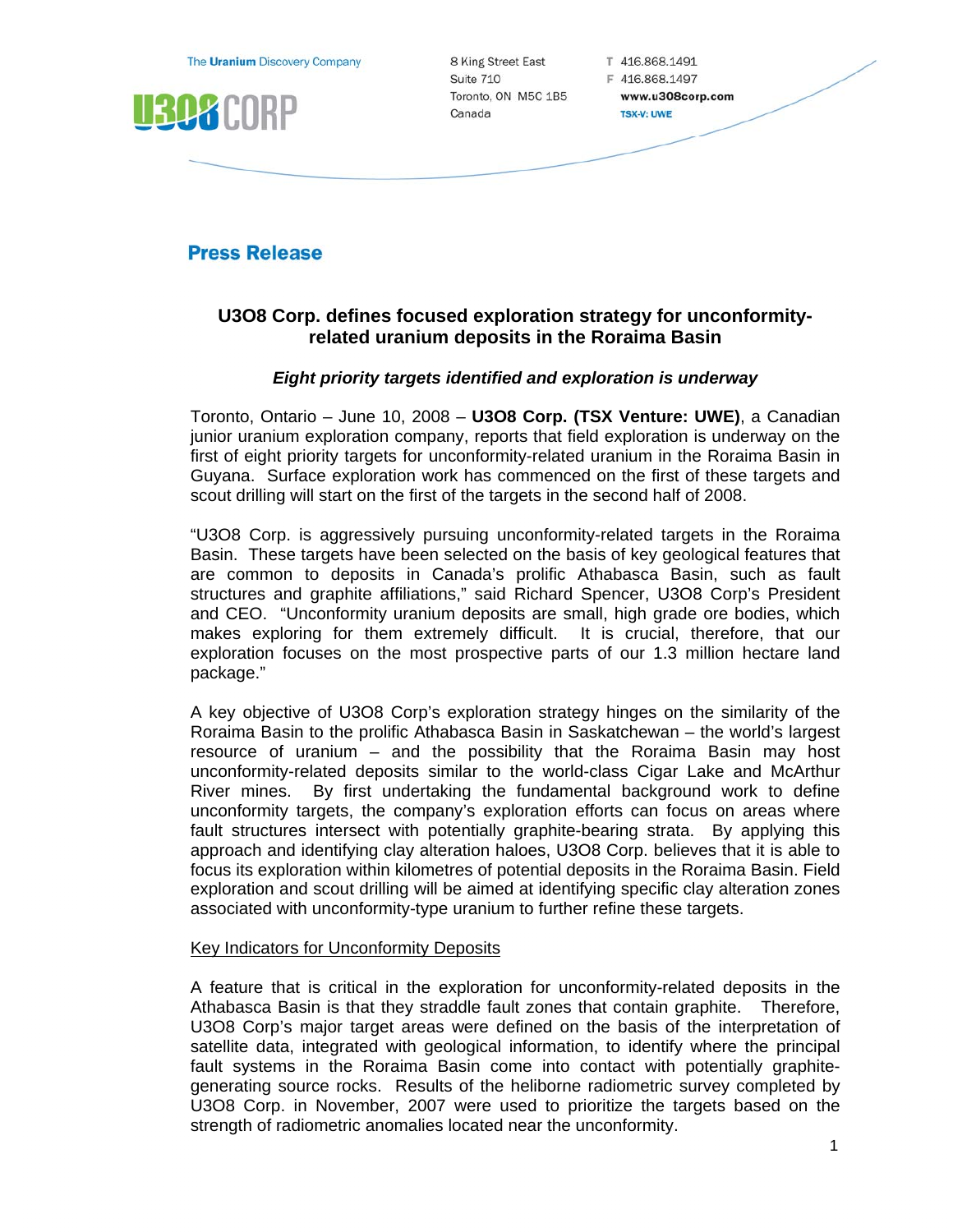#### Alteration Zoning Provides Larger Target

U3O8 Corp's field exploration of its first priority target has identified a clay mineral (illite), typically found in the intermediate parts of alteration zones associated with unconformity-related deposits.

By analogy with deposits in the Athabasca Basin, the largest footprint related to unconformity deposits is the alteration zoning – specific clay minerals that are arranged in roughly concentric shells, like onion skins around the deposit (Figure 1). Clay alteration zones may be several kilometres wide, providing a much larger target for exploration than the deposit itself. Alteration mapping represents an indispensable, cost-effective tool for locating uranium deposits in the Athabasca Basin, which U3O8 Corp. is adopting in the exploration of its targets in the Roraima Basin.

U3O8 Corp. plans to commence scout drilling of its unconformity targets in the latter half of this year with the objective of identifying clay alteration zoning. This drilling is designed to locate the alteration haloes and understand any zoning within the haloes related to uranium mineralization. Drilling for uranium will only commence once the location of the alteration and pathfinder metal zones is defined.

#### **Geophysics**

Concurrently with the scout drilling, U3O8 Corp. plans to use magnetic and electromagnetic (EM) methods in its target areas in the Roraima Basin. Magnetics are used to identify faults at depth, while EM is routinely used to identify graphite layers in the Athabasca Basin. Results from the geophysics will be integrated with the alteration data since uranium mineralization is most likely to lie where graphite is located in the core of the alteration zone.

Ground scintillometer surveys are currently underway on U3O8 Corp's first unconformity target. These surveys are aimed principally at detecting uranium-bearing fractures in the upper parts of targets since the unconformity itself is typically covered with rubble that has accumulated at the base of the Roraima escarpment. U3O8 Corp. will also attempt to locate uranium beneath the rubble through the detection of radon gas leaking from the mineralization.

#### New Corporate Logo and Look

As U3O8 Corp. advances to the next stage of its exploration plans, the company has updated its corporate look and logo to reflect the progressive results it has achieved to date and the promising opportunities ahead. U3O8 Corp's website is being revamped and is expected to go live shortly.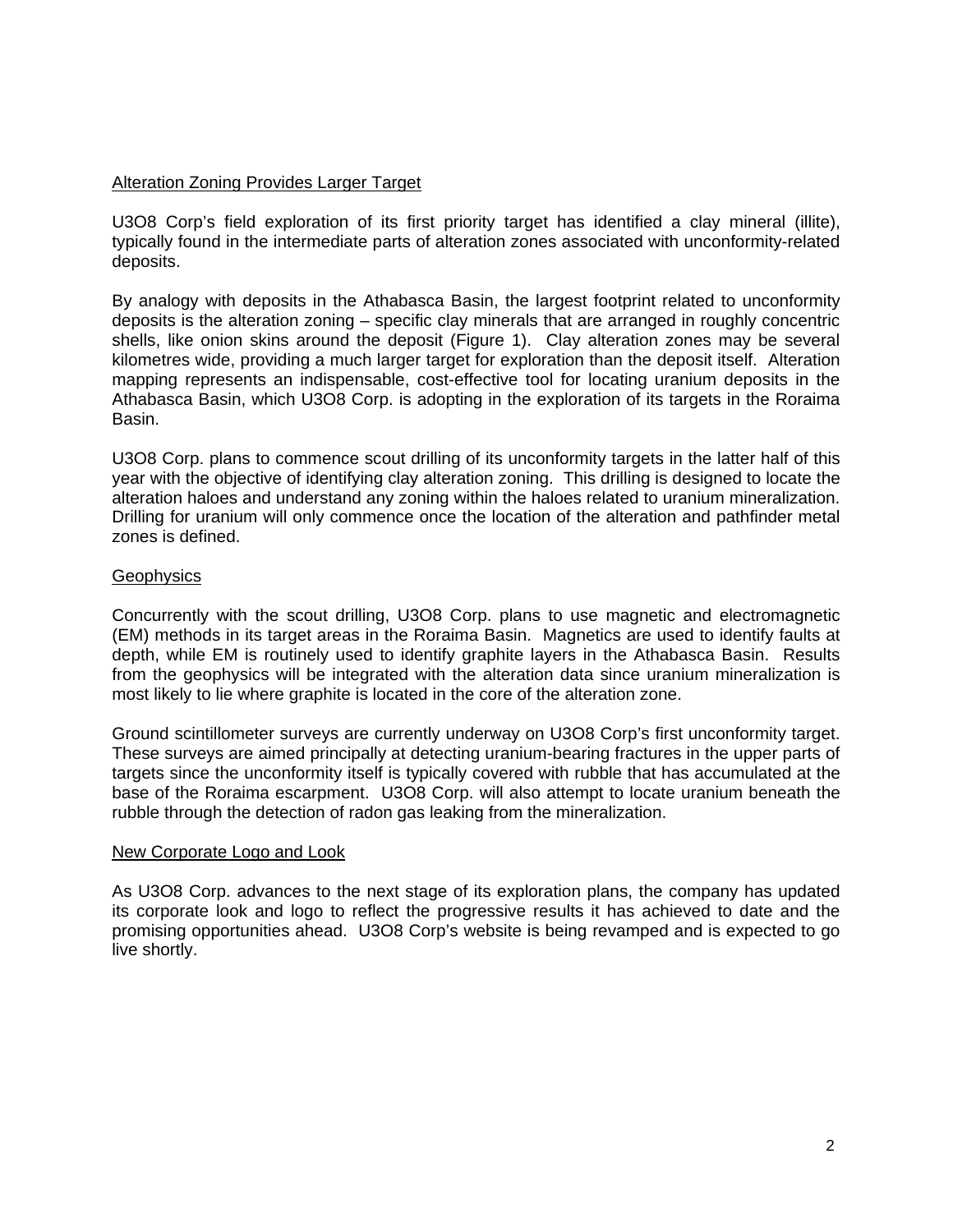Figure 1: Diagram shows examples of unconformity-related alteration haloes associated with uranium deposits in the Cigar Lake and McArthur River mines in the Athabasca Basin. Specific clay minerals (eg. illite and chlorite) in alteration haloes can narrow exploration to within hundreds of metres of the ore body. U3O8 Corp. is adopting alteration mapping, as an indispensable and cost-effective tool, to focus its exploration for unconformity-type deposits in the Roraima Basin.



## **About U3O8 Corp.**

U3O8 Corp. is a Canadian junior uranium exploration company based in Toronto, Canada. Currently focused on exploration in the Roraima Basin area of Guyana, South America, U3O8 Corp's primary business objective is to explore, develop and acquire uranium projects in the Americas. The company is well funded with over \$18 million held solely in cash and Canadian chartered bank-backed Guaranteed Investment Certificates. At current rates of exploration expenditure, the company expects to be funded up until 2010.

U308 Corp. has exclusive uranium exploration rights in an area covering approximately 1.3 million hectares that straddles the edge of the Roraima Basin in Guyana. The company is advancing a two-pronged exploration strategy that includes:

- Exploration for multiple uranium-bearing structures within structural systems in the basement adjacent to the Roraima Basin with the concept that the individual veins could potentially aggregate to a significant total resource; and
- Exploration for unconformity-style uranium deposits at the base of the Roraima Basin, which are similar to those of the prolific Athabasca Basin in Saskatchewan.